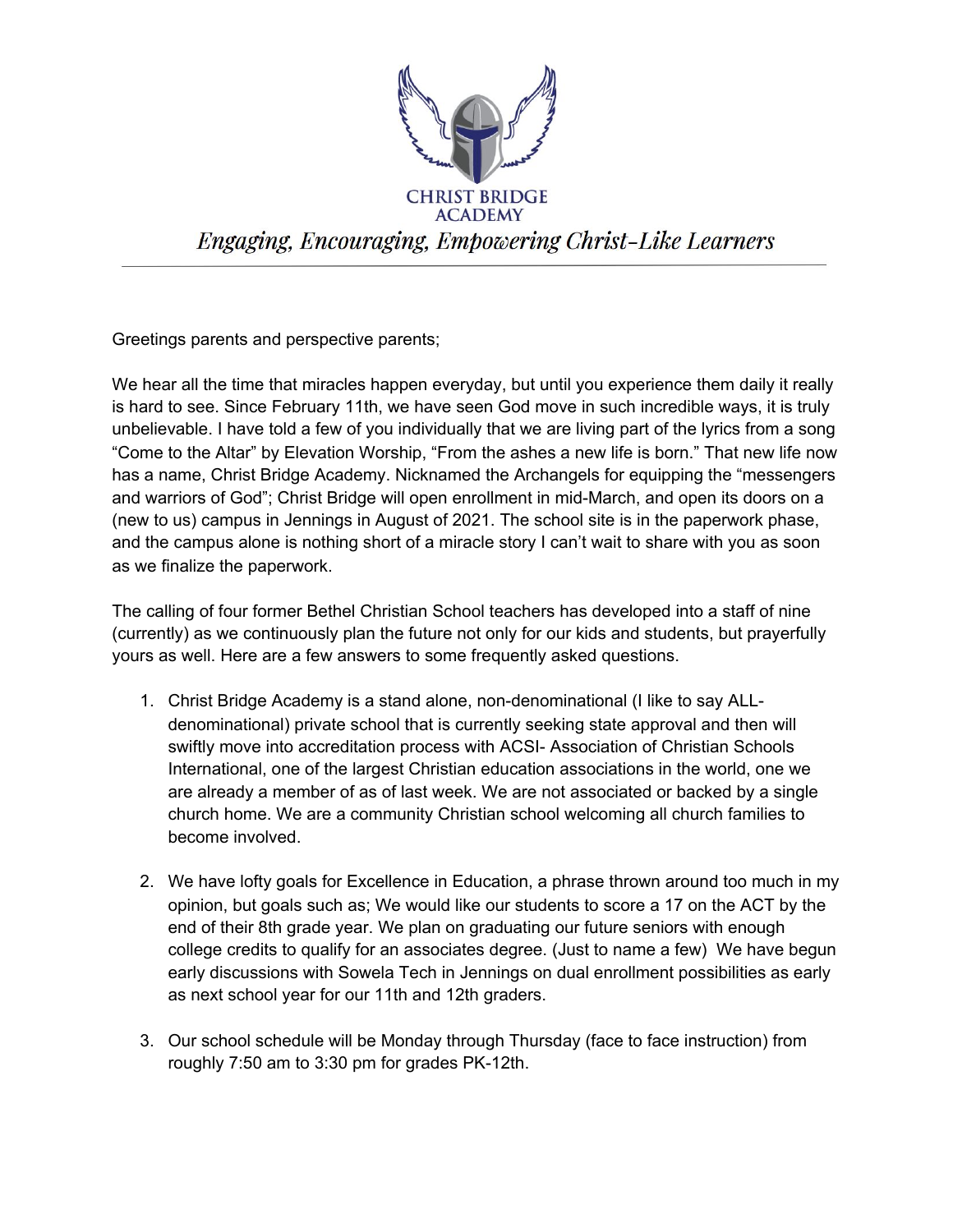- 4. We have outreach days called "Impact Days" where, on certain Thursdays and future Fridays, we will be the hands and feet of Jesus by helping those in our community with yard work, cleaning parks, and other non-intensive service oriented activities.
- 5. PK-6th will follow the Abeka curriculum structure; Beginning in 7th grade upper level Christian curriculums are introduced such as Bob Jones University, etc. Some state textbooks may be used to meet state approval requirements in the high school grades.
- 6. By the early response and amazing support we are expecting to have over 100 students to begin the school year for 2021. This alone is nothing short of a miracle in itself. We planned on opening with 65 students enrolled.
- 7. Class sizes will be capped at 15 per grade if the need arises. We are still under Covid protocols and our new campus will allow for social distancing if we still need such policies beginning the new school year.
- 8. We have already joined the ACEL, [www.theacel.com](http://www.theacel.com/) to play athletics. We plan on launching the school year with Girls Volleyball as well as Boys and Girls Basketball, Cheerleading, and a "Pep Squad" for younger grades to get involved with school spirit.
- 9. Tuition:
	- a. Our base tuition will start at \$3400 for the entire school year, that can be broken up into 10 monthly payments.
	- b. The \$150 registration fee is due to hold your students' place for the upcoming year. If you have multiple students then Registration is just \$50 more per child and can be added to the same application. (No- Multiple packets per child to fill out)
- 10. Fees:
	- a. \$400 includes books and educational materials. Students will own their own books (like in a university setting). \*Does not include school supplies.
	- b. \$50 FACTS/Admin Fee covers our FACTS system used for Student Information and tuition payments.
	- c. \$100 maintenance fee
	- d. \$50 technology fee.

\*The \$600 total in fees for the year will be split between June and July before tuition payments begin so that no family gets hit with lump sum payments due.

Total Payments: Registration Fee due on day of enrollment, \$300 due in June this covers ½ of the fees, the remaining fees of \$300 is due in July, 1st tuition payment of \$340 begins in August and will end in May.